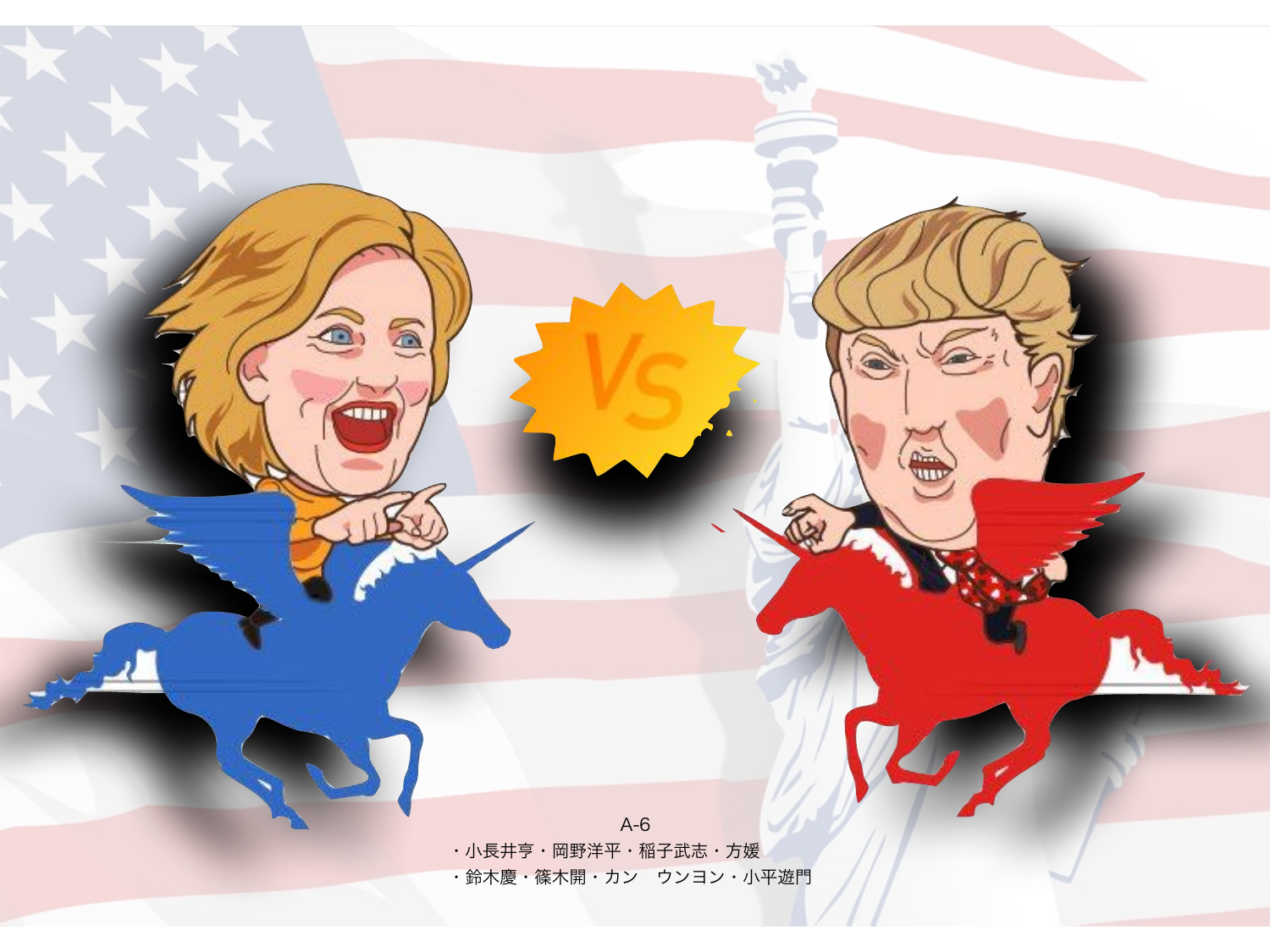

| 両性の戦い           | player yellows |          |                |
|-----------------|----------------|----------|----------------|
| player<br>blues |                | C        | T              |
|                 | C              | 2, 1     | $-1, -1$       |
|                 |                | $-1, -1$ | $\overline{2}$ |

# **純戦略 混合戦略**

| 両性の戦い           | player yellows |      |          |
|-----------------|----------------|------|----------|
| player<br>blues |                | C    | Τ        |
|                 | $\mathsf C$    | 2, 0 | $-1, -1$ |
|                 |                | 0, 0 | 0, 2     |

比率: **blues-blue: 100% yellows-yellow:100%**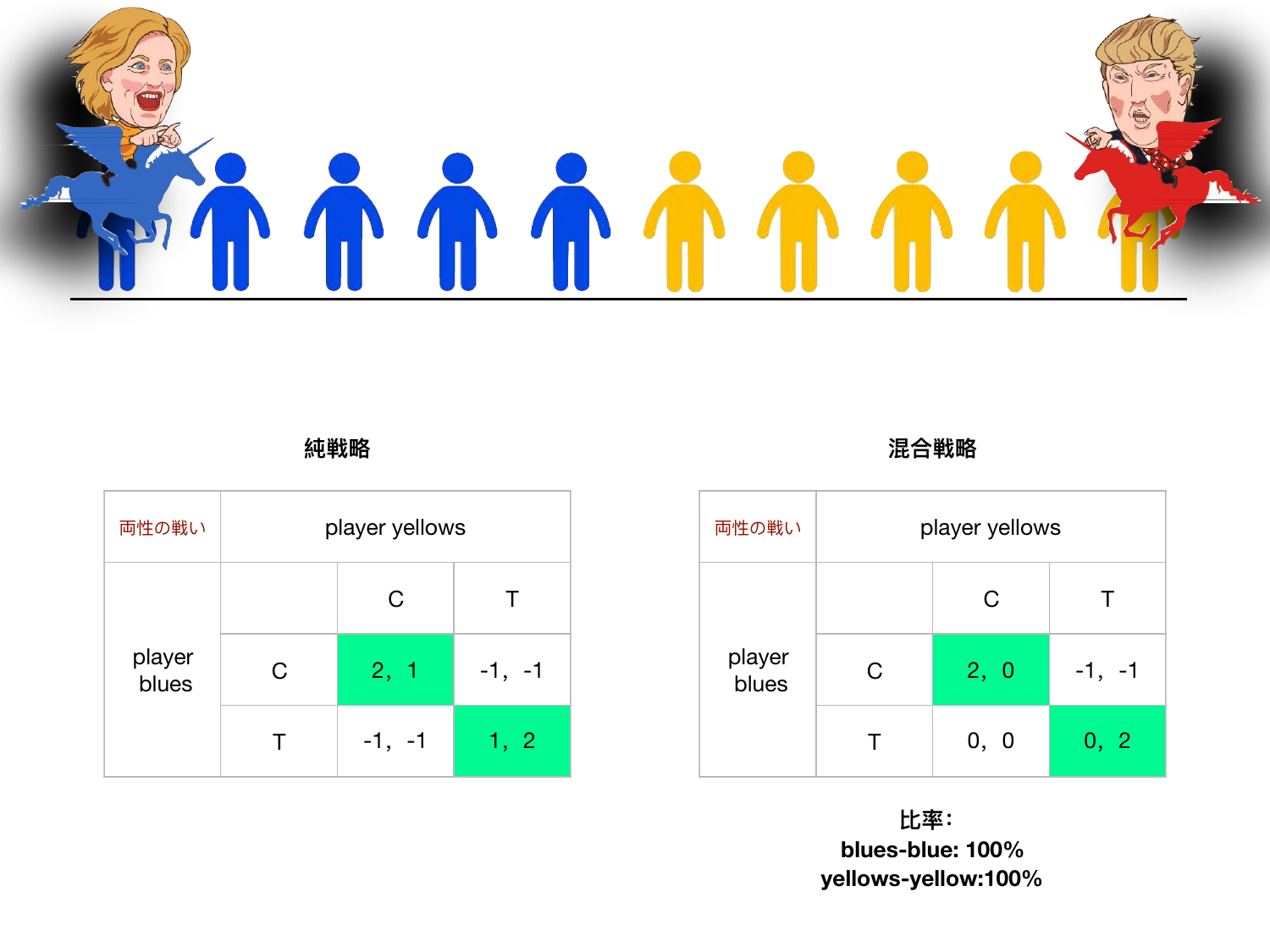

**純戦略**

| 両性の戦い           | player yellows |          |              |
|-----------------|----------------|----------|--------------|
| player<br>blues |                | C        |              |
|                 | C              | 1.9, 1.1 | $-1, -1$     |
|                 |                | $-1, -1$ | $\mathbf{2}$ |

## **混合戦略**



**blues-blue: 100% blues-yellow:0% yellows-yellow:90% yellows-blue:10%**

|                 | player yellows |                      |        |
|-----------------|----------------|----------------------|--------|
|                 |                | C                    |        |
| player<br>blues | C              | $1.9, 0.11$ -1, -0.9 |        |
|                 | $\mathbf{L}$   | $0, -0.1$            | 0, 1.8 |





**⽐率: blues-blue: 100% blues-yellow:0% yellows-yellow:90% yellows-blue:10%**

比率: **blues-blue: 100% blues-yellow:0% yellows-yellow:100% yellows-blue:0%**

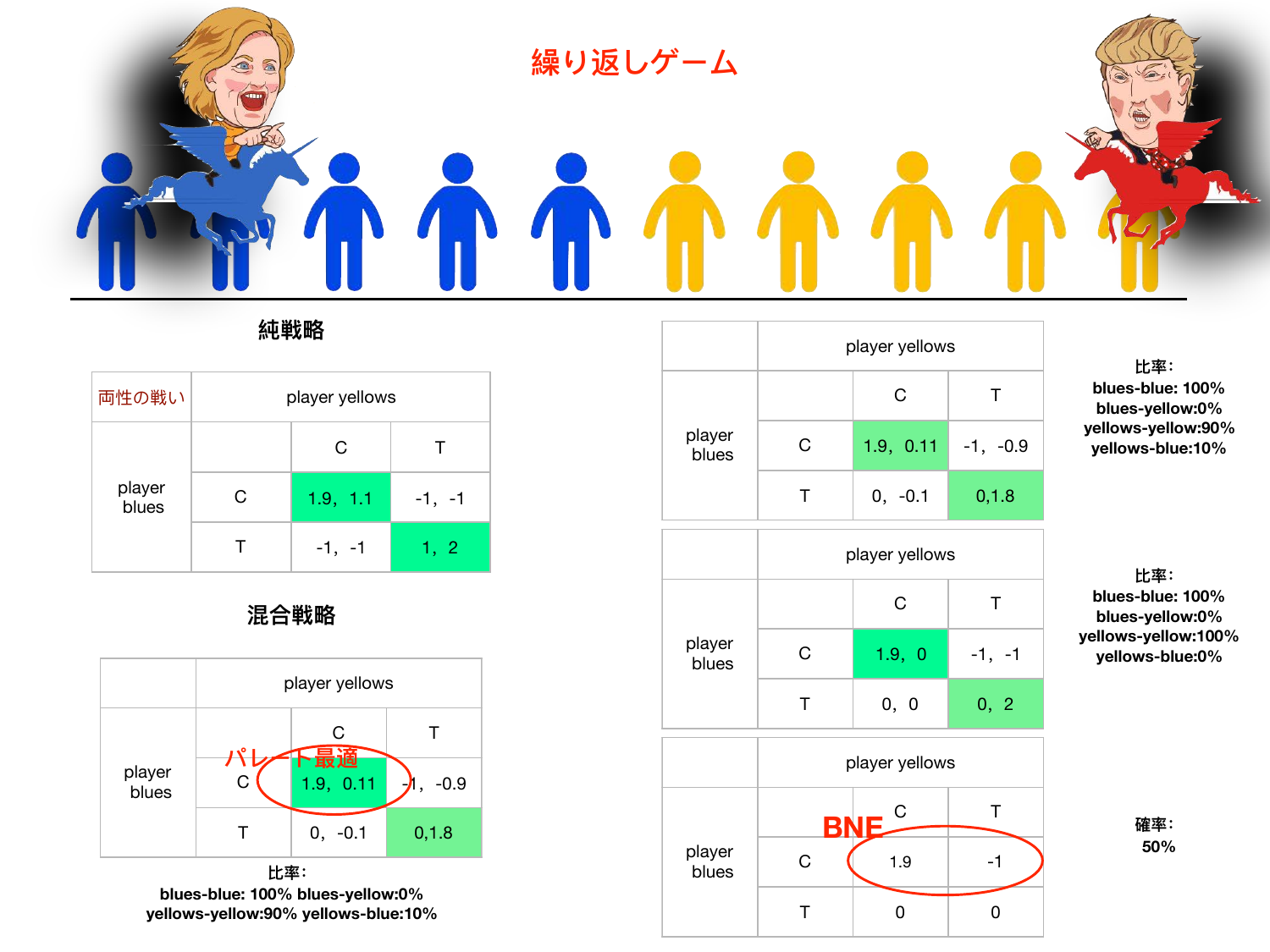

| 両性の戦い           | player yellows |          |          |
|-----------------|----------------|----------|----------|
| player<br>blues |                | C        | Τ        |
|                 | $\mathsf C$    | 1.8, 1.2 | $-1, -1$ |
|                 |                | $-1, -1$ | 1.2, 1.8 |

# **純戦略 混合戦略**

| 両性の戦い           | player yellows |        |           |
|-----------------|----------------|--------|-----------|
| player<br>blues |                | C      | T         |
|                 | $\mathsf C$    | 1.8, 0 | $-1, -1$  |
|                 | Т              | 0, 0   | 0,<br>1.8 |

# 比率:

**blues-blue: 100% blues-yellow:0% yellows-yellow:100% yellows-blue:0%**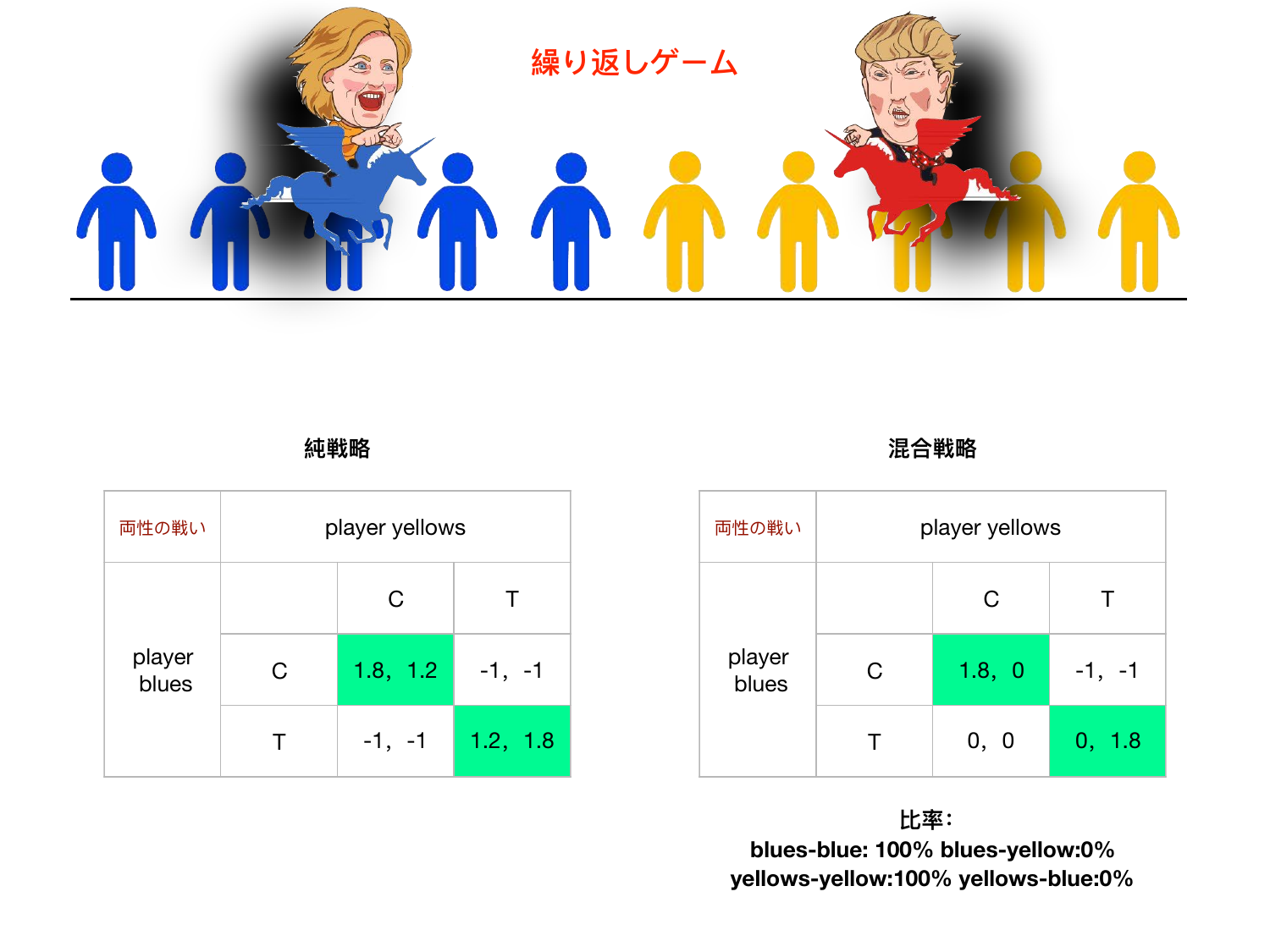

**純戦略**

| 両性の戦い           | player yellows |          |          |
|-----------------|----------------|----------|----------|
| player<br>blues |                | C        |          |
|                 | C              | 1.6, 1.4 | $-1, -1$ |
|                 |                | $-1, -1$ | 1.2, 1.8 |

## **混合戦略**



**blues-blue: 100% blues-yellow:0% yellows-yellow:80% yellows-blue:20%**

|                 | player yellows |           |            |
|-----------------|----------------|-----------|------------|
| player<br>blues |                | C         |            |
|                 | C              | 1.6, 0.28 | $-1, -0.8$ |
|                 |                | $0, -0.2$ | 0, 1.44    |





比率: **blues-blue: 100% blues-yellow:0% yellows-yellow:80% yellows-blue:20%**

比率: **blues-blue: 100% blues-yellow:0% yellows-yellow:100% yellows-blue:0%**

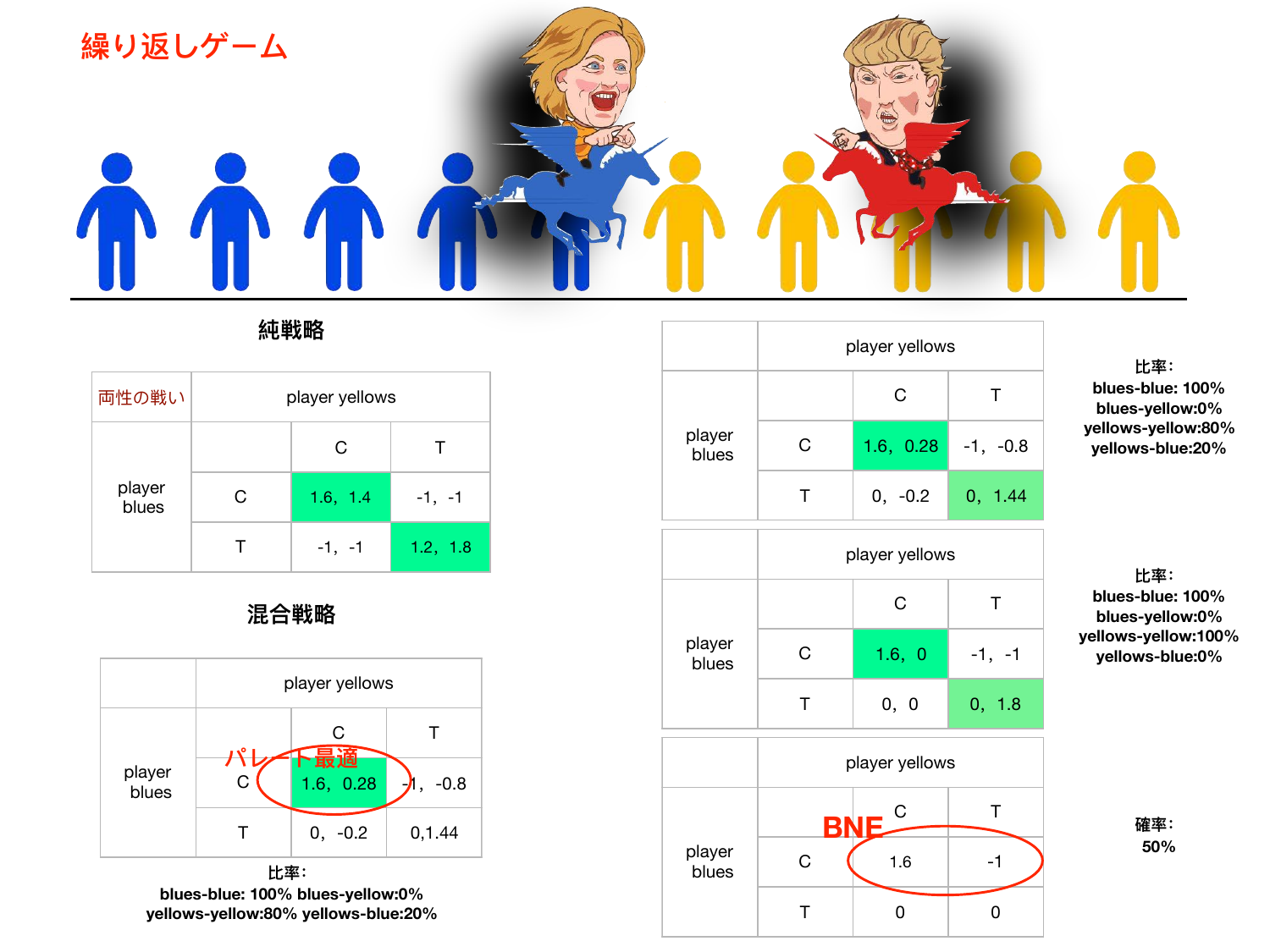

**中位投票者の定理: ⼆⼤政党の政策は、有権者の好みのちょうど真ん中を ねらった、似通ったものになってしまう。**

**純戦略 混合戦略**

| 両性の戦い           | player yellows |             |          |
|-----------------|----------------|-------------|----------|
|                 |                | $\mathsf C$ |          |
| player<br>blues | C              | 1.6, 1.4    | $-1, -1$ |
|                 | T              | $-1, -1$    | 1.4, 1.6 |

| 両性の戦い           | player yellows |        |           |
|-----------------|----------------|--------|-----------|
| player<br>blues |                | C      | Τ         |
|                 | C              | 1.6, 0 | $-1, -1$  |
|                 |                | 0, 0   | 0,<br>1.6 |

## 比率:

**blues-blue: 100% blues-yellow:0% yellows-yellow:100% yellows-blue:0%**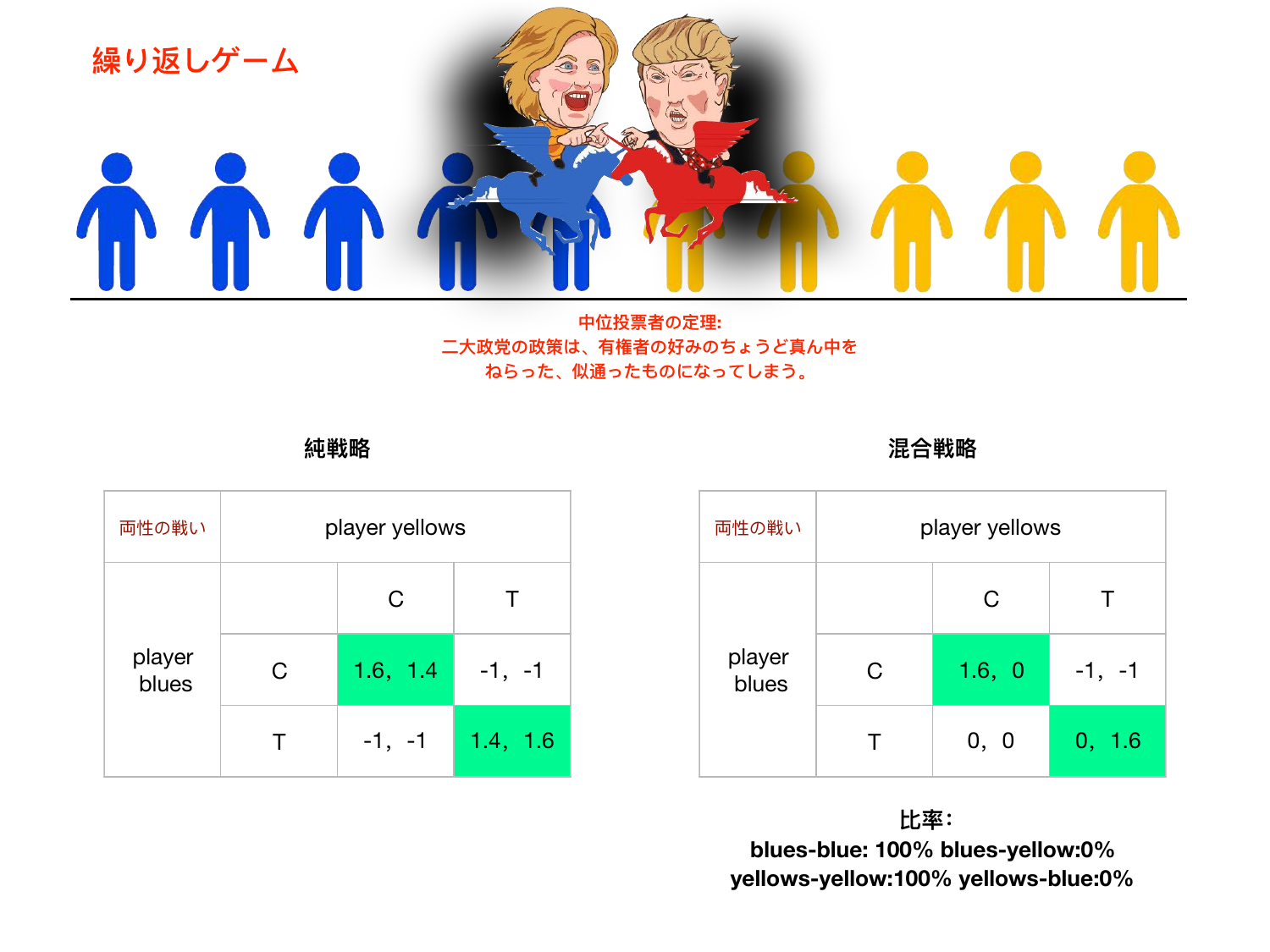**数学でナッシュ均衡を求める:**

**社会に、1,2,3,4,……n-4,n-3,n-2,n-1,nがいると仮定する。 その中、XとYが⽴候補した。**

**Xが勝ちたい場合: x-1+(y-x)/2<n-y+(y-x)/2 x+y>n**

**Yが勝ちたい場合: x-1+(y-x)/2>n-y+(y-x)/2 x+y<n**

**ナッシュ均衡: x=y=n/2(偶数の場合) x=y=(n+1)/2(奇数の場合)**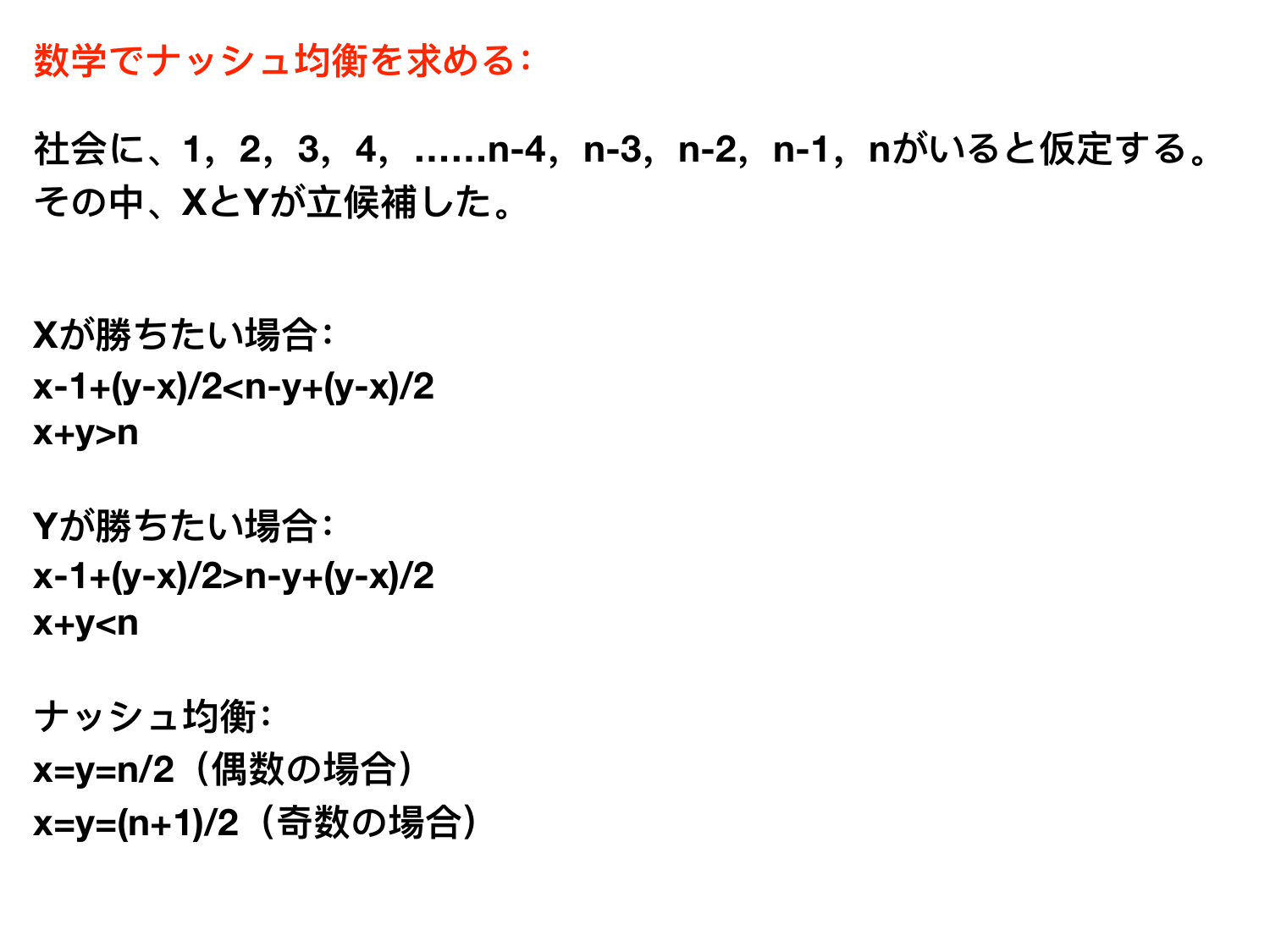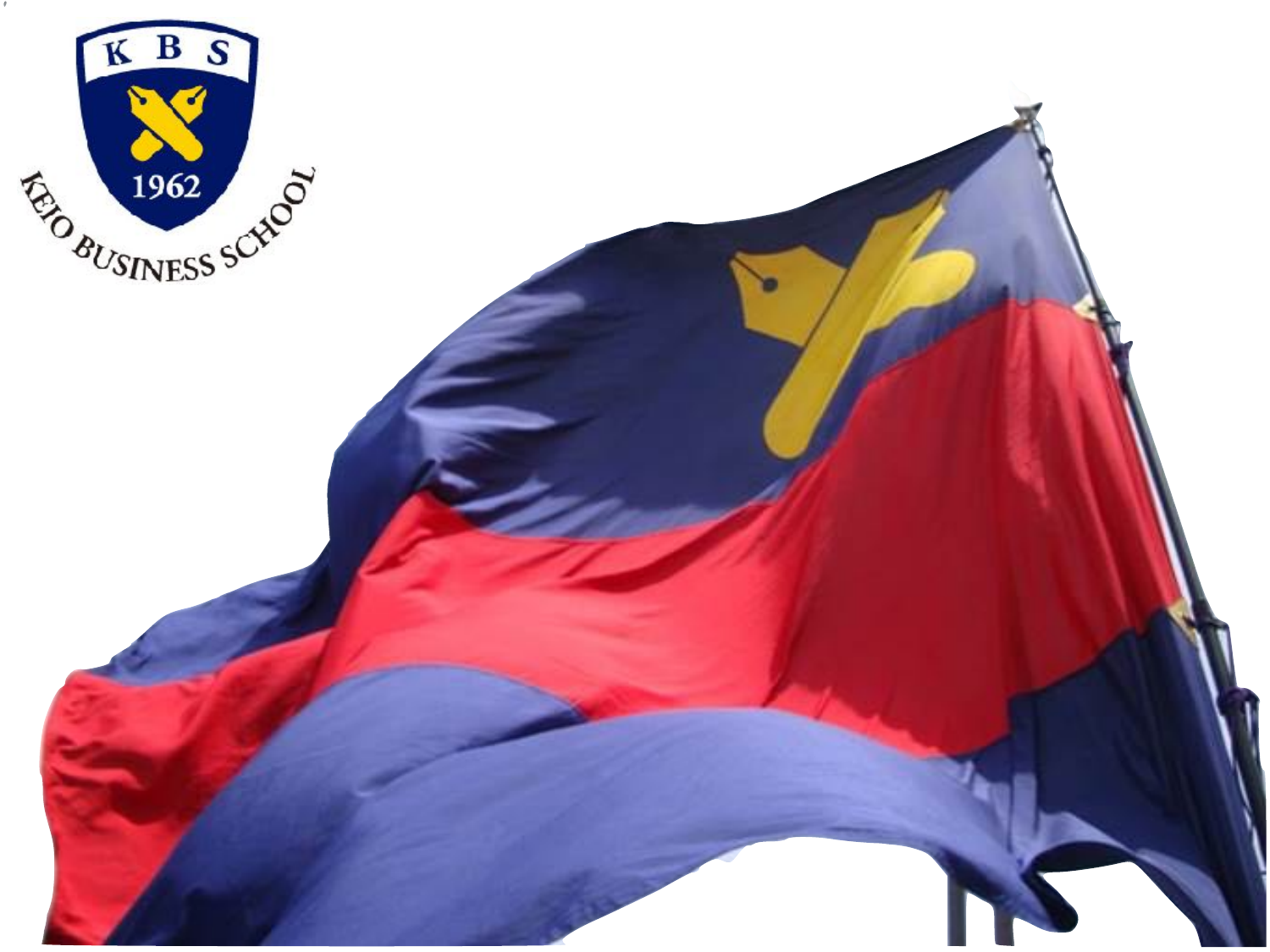

**純戦略 混合戦略**

| 両性の戦い        | Β      |      |                      |
|--------------|--------|------|----------------------|
|              |        | blue | yellow               |
| $\mathsf{A}$ | blue   | 2, 1 | 0, 0                 |
|              | yellow | 0, 0 | $\overline{2}$<br>1, |

| 両性の戦い                     | B      |      |        |
|---------------------------|--------|------|--------|
| $\boldsymbol{\mathsf{A}}$ |        | blue | yellow |
|                           | blue   | 2, 0 | 0, 0   |
|                           | yellow | 0, 0 | 0, 2   |

**確率: A-blue: 100% B-yellow:100%**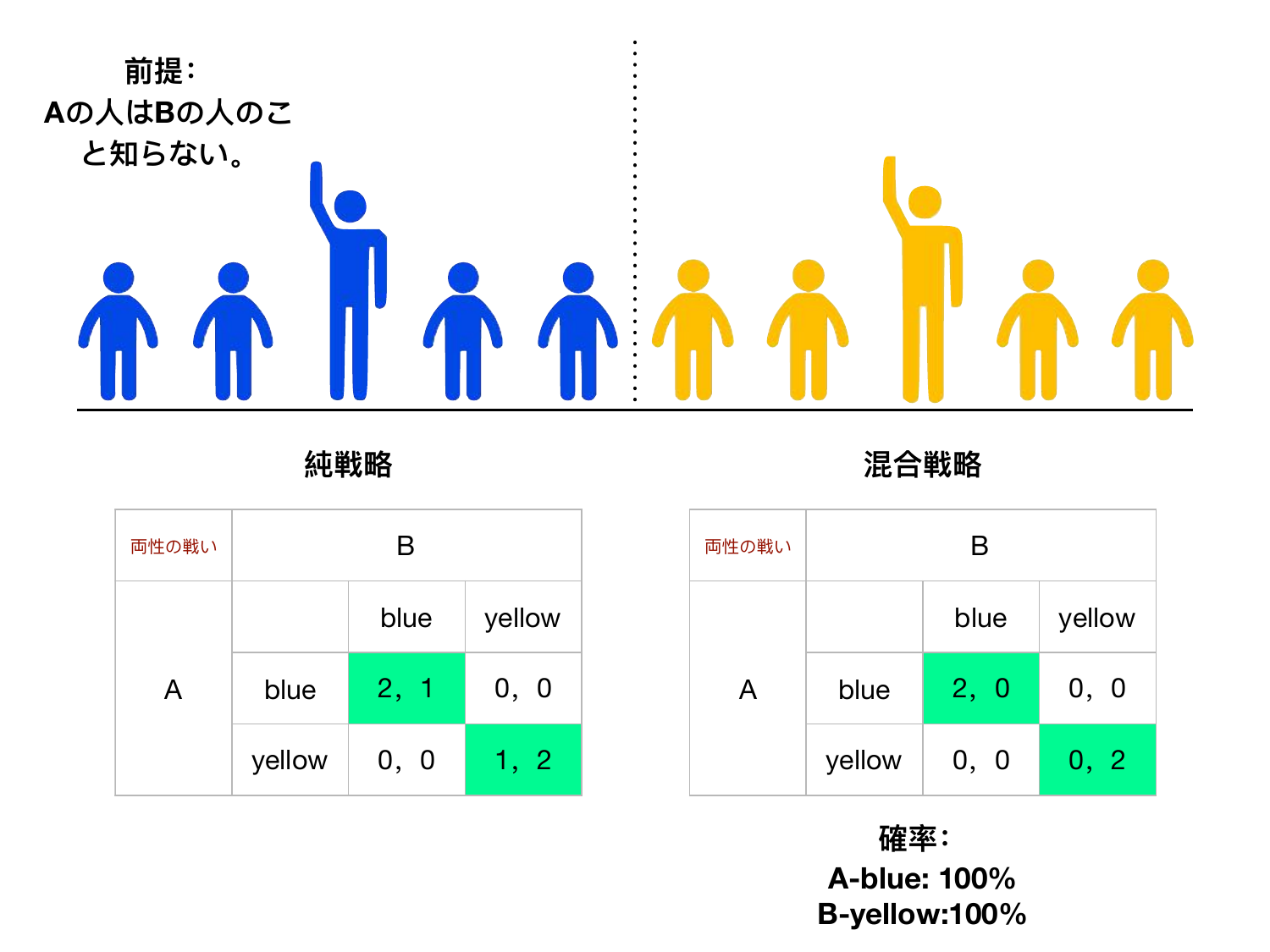

B A blue  $|$  yellow L  $|$  yellow R blue 2, 1 0, 0 0, 0 yellow L  $\begin{array}{|c|c|c|c|c|c|c|c|} \hline 0,0 & 1,2 & 0,0 \ \hline \end{array}$ yellow R  $\begin{array}{|c|c|c|c|c|c|c|c|c|} \hline \text{O}, & \text{O} & \text{O}, & \text{O} & \text{1, 2} \ \hline \end{array}$ 



**確率: A-blue: 100% A-yellow L/R:0% B-yellow L:60% B-yellow R:40% B-blue:0%**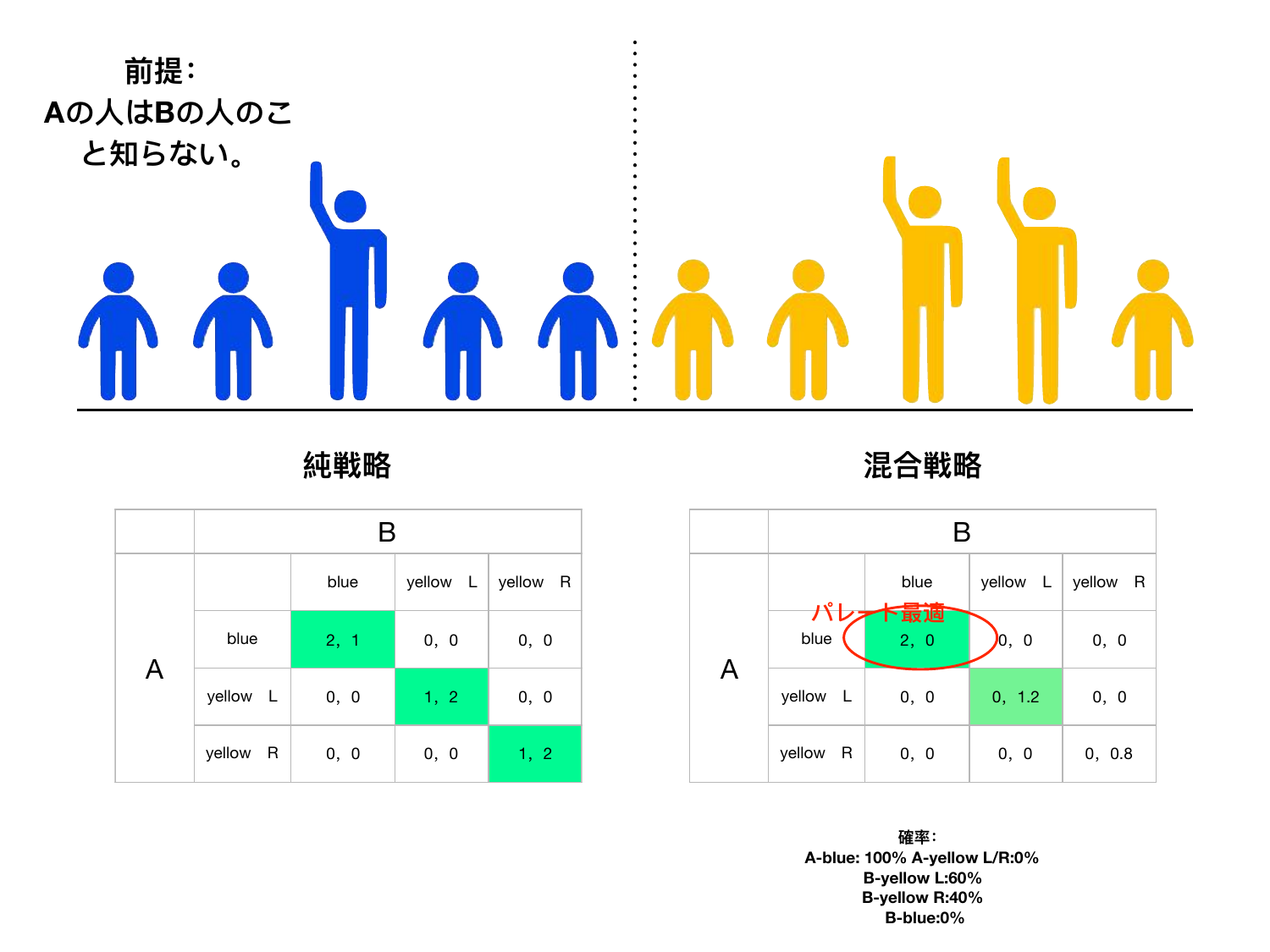# **前提: Aの⼈はBの⼈のこと少々知っている。 YELLOW LとRは⾃分はLかRか知らない。**

**純戦略 混合戦略**

|  | 混合戦略 |  |
|--|------|--|
|  |      |  |

|   | B                                 |          |          |          |
|---|-----------------------------------|----------|----------|----------|
|   |                                   | blue     | yellow L | yellow R |
| Α | blue                              | 1.8, 1.2 | 0, 0     | 0, 0     |
|   | yellow<br>$\mathsf{L}$            | 0, 0     | 1.2, 1.8 | 0, 0     |
|   | yellow<br>$\overline{\mathsf{R}}$ | 0, 0     | 0, 0     | 1.1, 1.9 |



**確率: A-blue: 100% A-yellow L/R:0% B-yellow L:60% B-yellow R:40% B-blue:0%**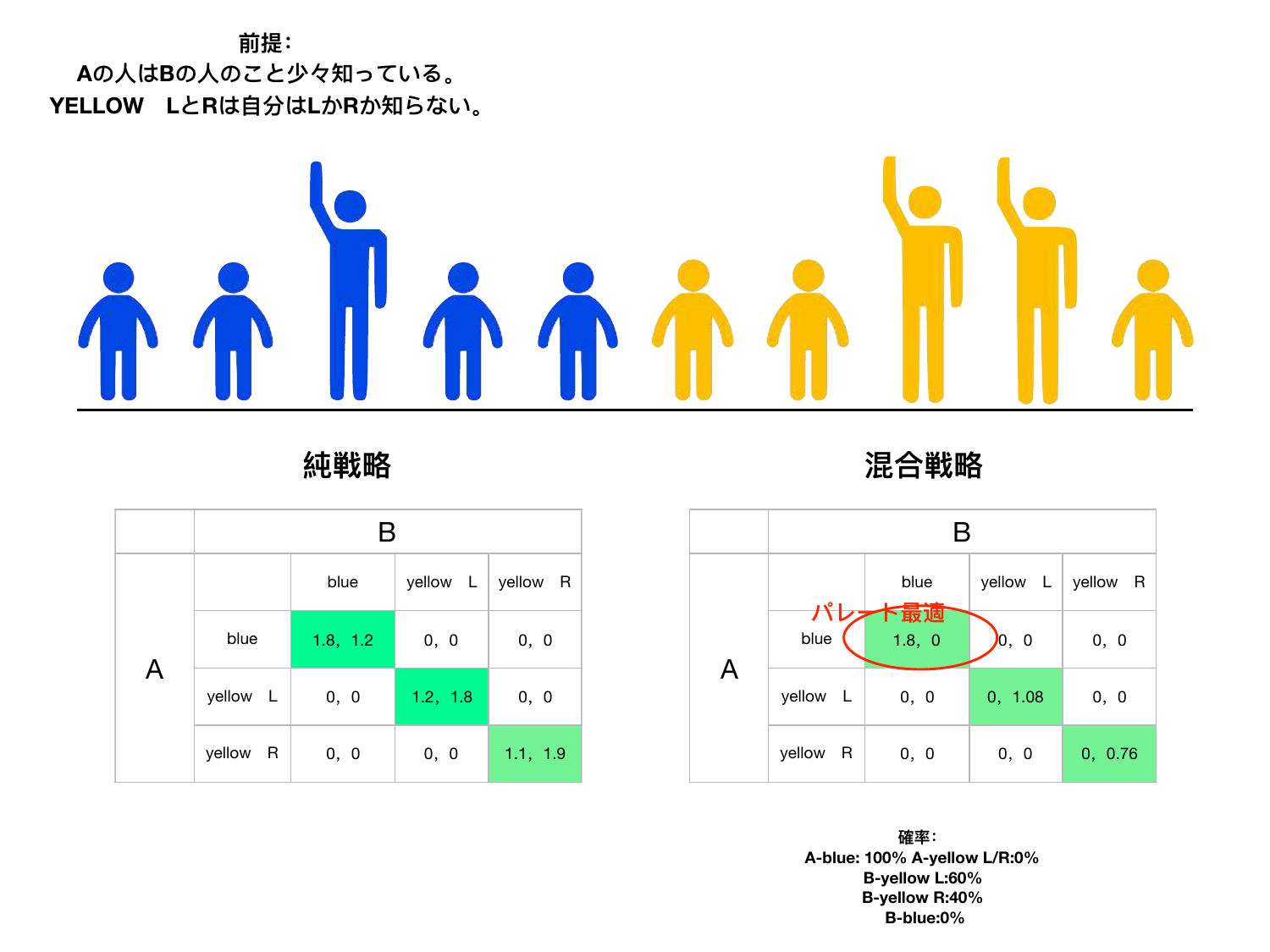# **前提: Aの⼈はBの⼈のこと少々知っている。 YELLOW LとRは⾃分はLかRか知っている。 そして、⾃分はどれだけAに近いのかも知っている。**

|  | B                      |          |          |          |  |
|--|------------------------|----------|----------|----------|--|
|  |                        | blue     | yellow L | yellow R |  |
|  | blue                   | 1.8, 1.2 | 0, 0     | 0, 0     |  |
|  | yellow<br>$\mathsf{L}$ | 0, 0     | 1.2, 1.8 | 0, 0     |  |
|  | yellow<br>$R_{\rm}$    | 0, 0     | 0, 0     | 1.1, 1.9 |  |



**確率: A-blue: 90% A-yellow L/R:10% B-yellow L:50% B-yellow R:50% B-blue:0%**

**純戦略 混合戦略**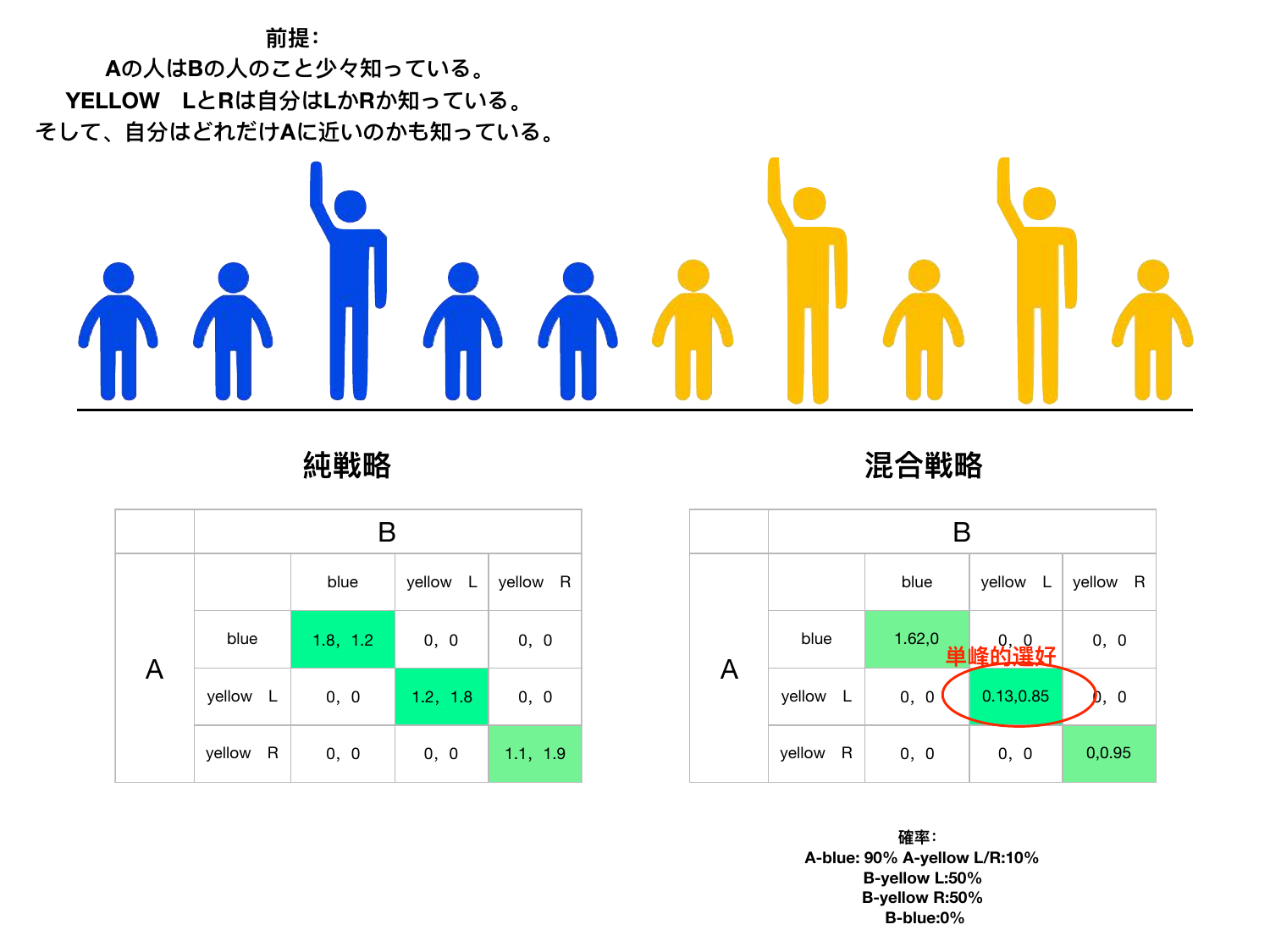# **単峰的選好**

|          | 第一選択     | 第二選択     | 第三選択     |
|----------|----------|----------|----------|
| A        | blue     | yellow L | yellow R |
| Yellow 1 | yellow L | blue     | yellow R |
| Yellow 2 | yellow R | yellow L | blue     |

嗜好